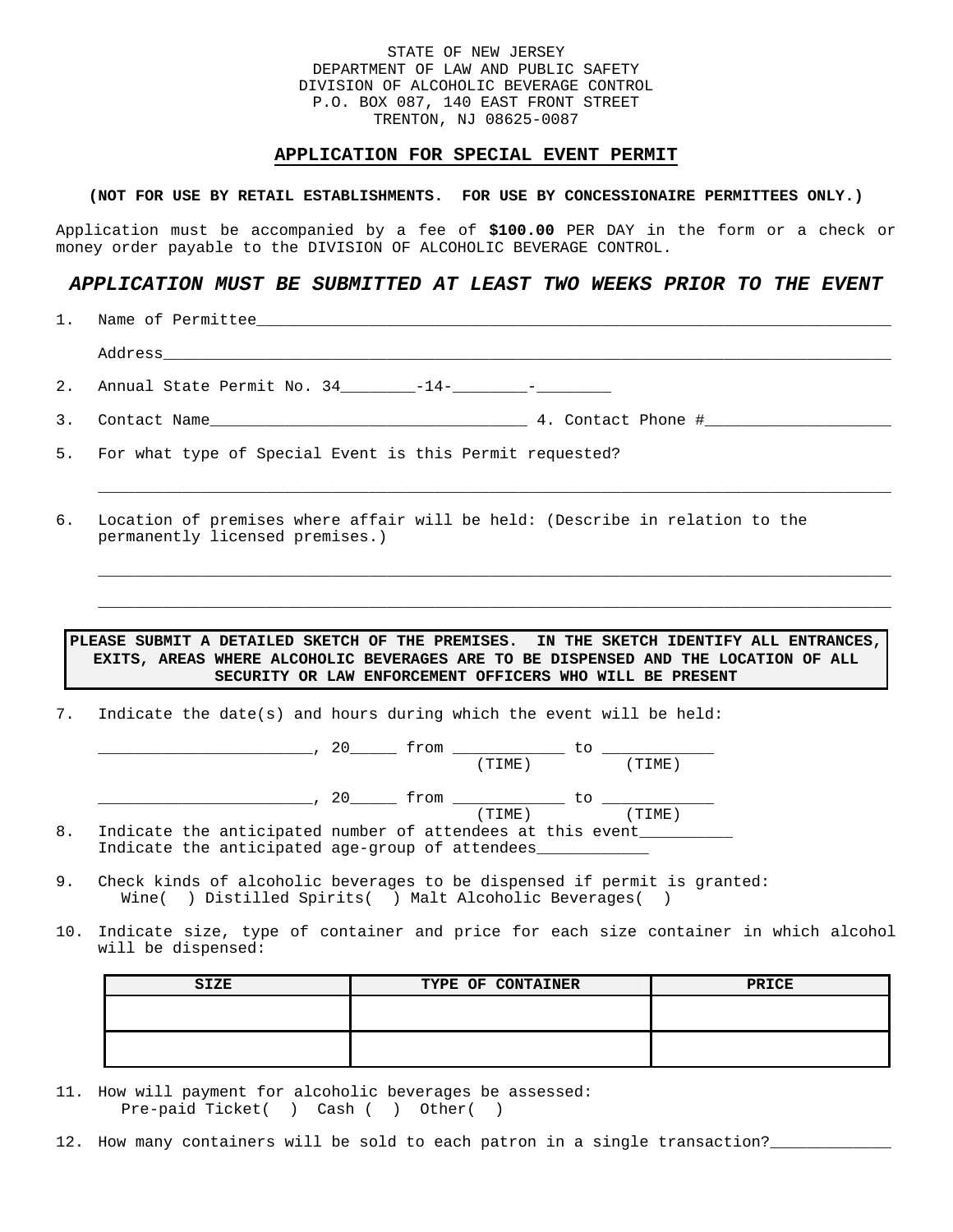13. Describe the security provisions which will be in place during the event. In particular, identify how you will identify underage patrons and how you will prevent their access to sale/service areas. Additionally, indicate what security resources are available and how you propose to handle intoxicated patrons or other emergencies. **PLEASE SUBMIT ANSWERS AND COMMENTS ON ATTACHED PAGE.** 

\_\_\_\_\_\_\_\_\_\_\_\_\_\_\_\_\_\_\_\_\_\_\_\_\_\_\_\_\_\_\_\_\_\_\_\_\_\_\_\_\_\_\_\_\_\_\_\_\_\_\_\_\_\_\_\_\_\_\_\_\_\_\_\_\_\_\_\_\_\_\_\_\_\_\_\_\_\_\_\_\_\_\_\_\_

 $\_$  ,  $\_$  ,  $\_$  ,  $\_$  ,  $\_$  ,  $\_$  ,  $\_$  ,  $\_$  ,  $\_$  ,  $\_$  ,  $\_$  ,  $\_$  ,  $\_$  ,  $\_$  ,  $\_$  ,  $\_$  ,  $\_$  ,  $\_$  ,  $\_$  ,  $\_$  ,  $\_$  ,  $\_$  ,  $\_$  ,  $\_$  ,  $\_$  ,  $\_$  ,  $\_$  ,  $\_$  ,  $\_$  ,  $\_$  ,  $\_$  ,  $\_$  ,  $\_$  ,  $\_$  ,  $\_$  ,  $\_$  ,  $\_$  ,

\_\_\_\_\_\_\_\_\_\_\_\_\_\_\_\_\_\_\_\_\_\_\_\_\_\_\_\_\_\_\_\_\_\_\_\_\_\_\_\_\_\_\_\_\_\_\_\_\_\_\_\_\_\_\_\_\_\_\_\_\_\_\_\_\_\_\_\_\_\_\_\_\_\_\_\_\_\_\_\_\_\_\_\_\_

14. Identify any promoters, production companies or other entities involved in the conduct of this event:

15. To whom and for what will the proceeds of the event accrue?

**AUTHORIZED SIGNATURE OF APPLICANT:** This application must be filed by an official of the company which holds the Annual State Permit who has full authority to act on behalf of the company and who is disclosed in the applicant's most recent full license application filed with the Division of Alcoholic Beverage Control  $(i.e.,$  corporate president or vice president, general or managing partner, individual proprietor).

The applicant represents that if a Special Permit is issued, the permittee will abide by all provisions of the NJ Alcoholic Beverage Control Law, State Rules and Regulations and applicable Municipal Ordinances and Regulations, the same as if the sale and service of alcoholic beverages were occurring on the applicant's permanently permitted premises.

**The applicant certifies that not more than twenty-five (25) Special Permits of any type have been authorized for these premises during this calendar year.** 

The applicant further represents that a copy of this application and all attachments have been delivered to the Municipal Clerk of the municipality in which the above-described special event will occur and that all recommendations of the municipality with regard to security controls have been incorporated into the description contained herein.

\_\_\_\_\_\_\_\_\_\_\_\_\_\_\_\_\_\_\_\_\_\_\_\_\_\_\_\_\_\_\_\_\_\_\_\_ \_\_\_\_\_\_\_\_\_\_\_\_\_\_\_\_\_\_\_\_\_\_\_\_\_\_\_\_\_\_\_\_\_\_

Printed Name and Title of Signator Signature

 $Date:$ 

**WRITTEN APPROVAL OF OWNER OF PREMISES:** The following consent is to be signed by the person authorized by the landlord unit of the government where the affair is to be held.

I certify that I am the person designated to authorize the sale and service of alcoholic beverages at the premises described in this application and that I am aware of no reason why such sale or service should not occur and that there is no objection to such sale and service as herein specified.

I certify that the special event described herein is unique in nature and that the applicant's services are required to fulfill its contractual obligation to this governmental unit or public authority.

**I further certify that not more than twenty-five (25) Special Permits of any type have been authorized for these premises during this calendar year.**

\_\_\_\_\_\_\_\_\_\_\_\_\_\_\_\_\_\_\_\_\_\_\_\_\_\_\_\_\_\_\_\_\_\_\_\_\_ \_\_\_\_\_\_\_\_\_\_\_\_\_\_\_\_\_\_\_\_\_\_\_\_\_\_\_\_\_\_\_\_\_\_

Printed Name and Title of Signator Signature Signature

Date:

**ON BEHALF OF:** \_\_\_\_\_\_\_\_\_\_\_\_\_\_\_\_\_\_\_\_\_\_\_\_\_\_\_\_\_\_\_\_\_\_\_\_\_\_\_\_\_\_\_\_\_\_\_\_\_\_\_\_\_\_\_\_\_\_\_\_\_\_\_\_\_\_\_\_\_\_\_\_\_\_\_\_

Unit of Government or Public Authority